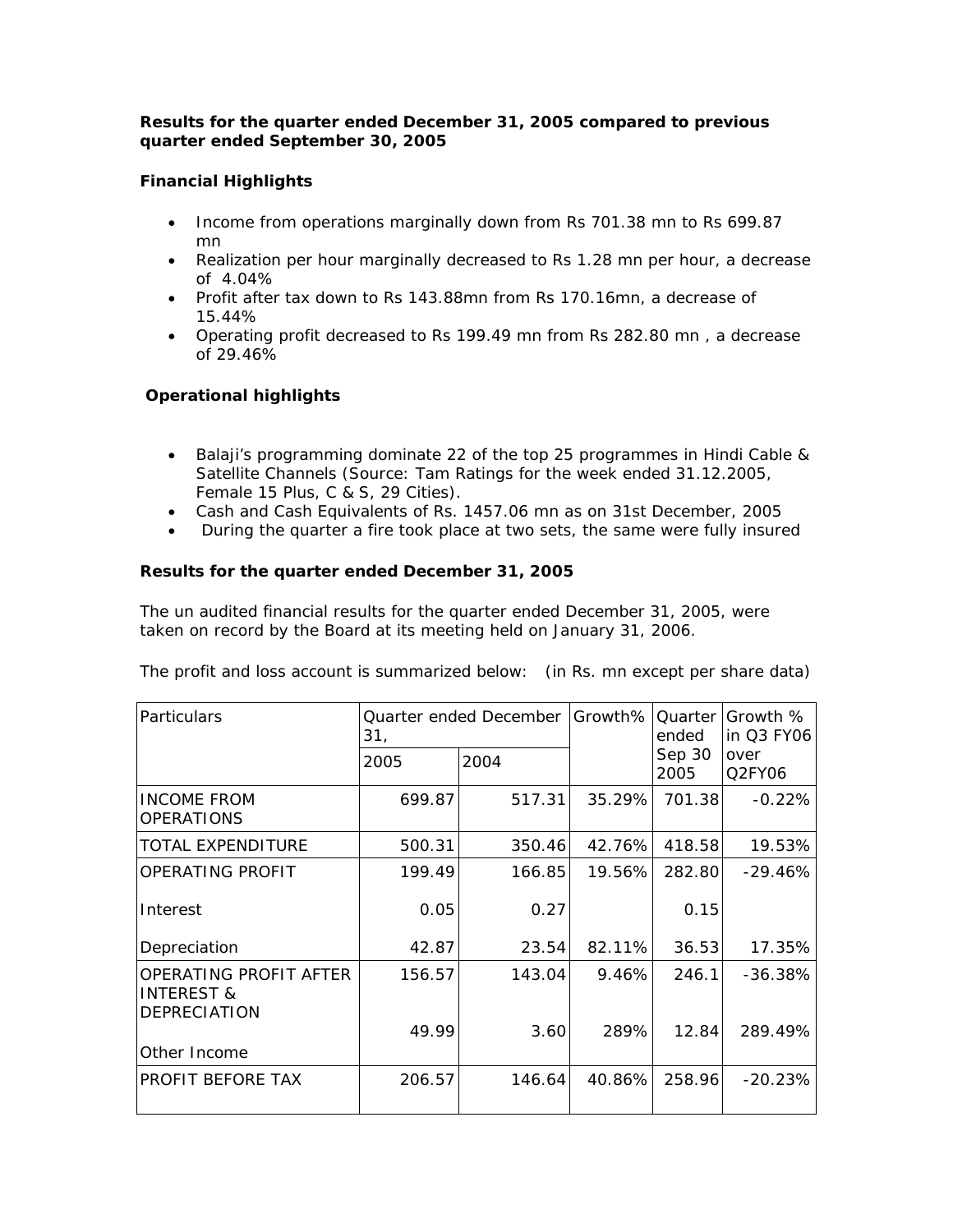| Provision for Taxation                      | 62.69  | 53.19  |        | 88.80    |           |
|---------------------------------------------|--------|--------|--------|----------|-----------|
| NET PROFIT AFTER TAX                        | 143.88 | 93.45  | 53.95% | 170.16   | $-15.44%$ |
| EARNINGS PER SHARE<br>(Face Value is Rs. 2) | 2.24   | 1.81   | 23.76% | 2.61     | $-14.17%$ |
| DIVIDEND PER SHARE<br>(Face Value is Rs. 2) |        | 16.00  |        |          |           |
| Dividend declared as a %<br>of par value    |        | 800%   |        |          |           |
| <b>KEY RATIOS</b>                           |        |        |        |          |           |
| <b>Operating Profit Margin</b><br>(% )      | 28.50% | 32.25% |        | . 40.32% |           |
| Net Profit Margin (%)                       | 20.56% | 18.06% |        | 24.26%   |           |

## *Management discussion and analysis on Unaudited Financial Results of the Company for the Quarter ended 31.12.2005*

## **Revenues**

The Company recorded income from operations of Rs. 699.87 mn during the quarter against Rs 701.39 mn in the previous quarter. Revenue contribution from commissioned programming was Rs.576.8 mn, marginally down by 4.87% q-o-q. The average realization per hour decreased to Rs 2.14 mn, per hour, down 9.28% qon-q. The revenue contribution from sponsored programming was Rs 92.45 mn as compared to Rs. 93.04 mn in the previous quarter. The average realization per hour was Rs 0.36 mn against Rs 0.35 mn in the previous quarter. The contribution from the films was Rs 30.25 mn during the quarter.

The revenue-wise distribution between commissioned and sponsored programming during the quarter ended December 31, 2005, December 31, 2004 and September 30, 2005, is as follows:

| Programming  | Rs. mn |        |               | Percentage |     |               |
|--------------|--------|--------|---------------|------------|-----|---------------|
|              | Q3FY06 |        | Q3FY05 Q2FY06 | Q3FY06     |     | Q3FY05 Q2FY06 |
|              |        |        |               |            |     |               |
|              |        |        |               |            |     |               |
| Commissioned | 576.79 | 425.93 | 606.35        | 86         | 82  | 86            |
| Sponsored    | 92.45  | 91.38  | 93.04         | 14         | 18  | 14            |
|              | 669.24 | 517.31 | 699.39        | 100        | 100 | 100           |

## **Channel Wise Revenue**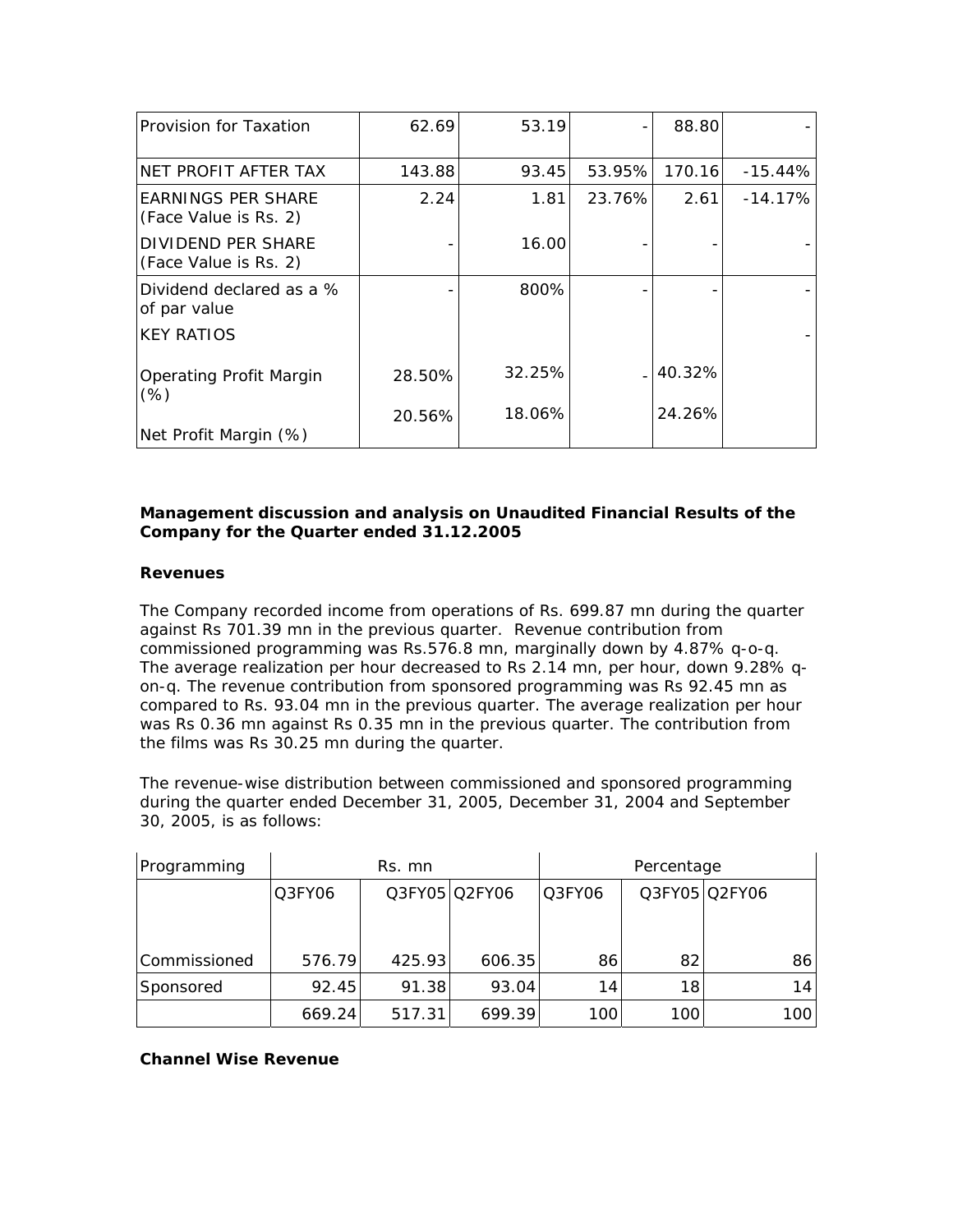The Channelwise Revenue distribution during the quarter ended December 31, 2005, December 31, 2004 and September 30, 2005, is as follows:

| Channels          | Rs. Mn |        | Percentage    |        |    |               |
|-------------------|--------|--------|---------------|--------|----|---------------|
|                   | Q3FY06 |        | Q3FY05 Q2FY06 | Q3FY06 |    | Q3FY05 Q2FY06 |
|                   |        |        |               |        |    |               |
| Star, Sony,       |        |        |               |        |    |               |
| Zoom, Zee TV      | 576.79 | 425.93 | 606.35        | 86     | 82 | 86            |
| Sun               | 9.47   | 1.36   | 10.91         |        |    | 2             |
| Gemini            | 36.78  | 45.38  | 35.14         | 6      | 9  | 5             |
| Udaya             | 30.56  | 22.61  | 28.37         | 5      | 5  | 4             |
| <b>DD Network</b> | .17    | 8.13   | 3.25          |        | 2  |               |
| Surya             | 15.47  | 11.23  | 15.37         | 2      | 2  | 2             |
|                   |        |        |               |        |    |               |
|                   | 669.24 | 514.64 | 699.39        |        | -  |               |
|                   |        |        |               |        |    |               |

## **Programming Mix**

#### Commissioned & Sponsored Programs

The hour wise programming distribution during the quarter ended December 31, 2005, December 31, 2004 and September 30, 2005, is as follows:

| Programming  | No. Of Hours |        |               | Percentage |     |               |
|--------------|--------------|--------|---------------|------------|-----|---------------|
|              | Q3FY06       |        | Q3FY05 Q2FY06 | Q3FY06     |     | Q3FY05 Q2FY06 |
|              |              |        |               |            |     |               |
| Commissioned | 270.00       | 246.00 | 257.50        | 52         | 54  | 49            |
| Sponsored    | 253.50       | 207.50 | 267.50        | 48         | 46  | 51            |
| Total        | 523.50       | 453.00 | 525.00        | 100        | 100 | 100           |

#### **Other Income**

The Other Income during the quarter was Rs. 49.99 mn against Rs. 12.84 mn in the previous quarter.

#### **Gross Block**

The Company's gross block as on December 31, 2005 was Rs 612.61 mn.

#### **Investments**

As on 31.12.2005, the Company's investments were at Rs. 1457.06 mn. The Company invested surplus funds in liquid/floating rate funds and short term funds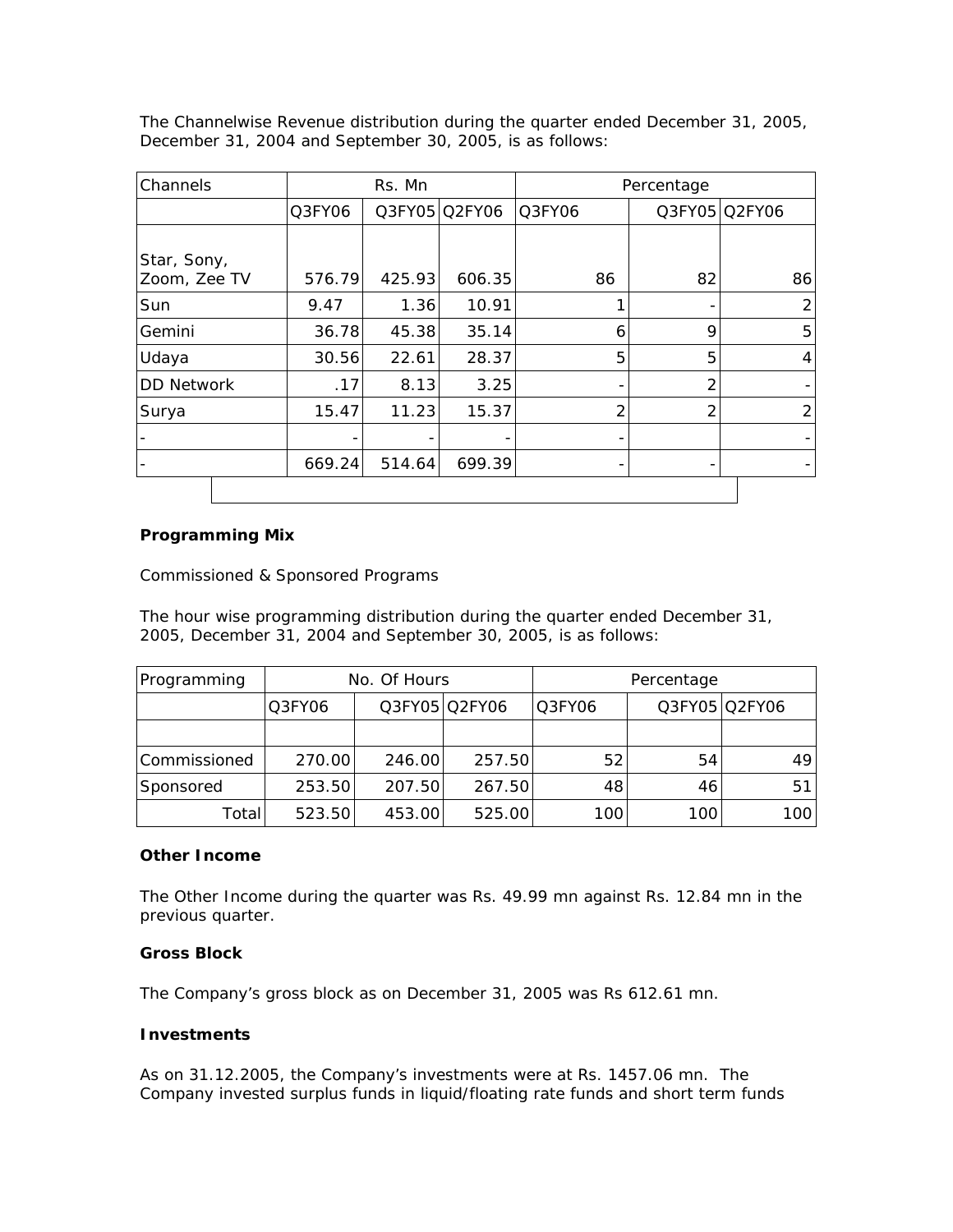with the principal aim of safety. *The market value of investments as on 31.12.2005 was Rs. 1487.33 mn.*

### **Debtors**

The Company's debtors (in days of income) increased from 93 days to 100 days as on 31.12.2005.

#### **Inventories**

The Company's inventories (in days of turnover) decreased from 25 days to 19 days as on 31.12.2005. The Company's inventories comprise of completed episodes waiting to be aired, incomplete episodes and feature films.

#### **Loans and advances**

Loans and advances increased from Rs 167.53 mn to Rs 173.22 mn as on 31.12.2005. The Company's principal loans and advances comprised lease deposits for offices / studios.

## **Change in Programming during the quarter**

The Company launched following serial/s during the quarter ended 31st Dec 2005

| Serial     | Channel               | <b>Frequency</b> |
|------------|-----------------------|------------------|
| Hum Paanch | Zee TV                | 2 days           |
| Kankkana   | <b>IDD</b> - Chandana | 5 days           |

• The following serial/s of the Company went off air during the quarter ended 31st December, 2005.

| Serial         | Channel   | <b>IFrequency</b> |
|----------------|-----------|-------------------|
| l Kkusum       | Sony      | 4 days            |
|                |           |                   |
| Karthikadeepam | Gemini TV | 5 days            |
|                |           |                   |

#### **Serials on air**:

• As on 31.12.2005 the following 18 serials of the Company were on air on various channels